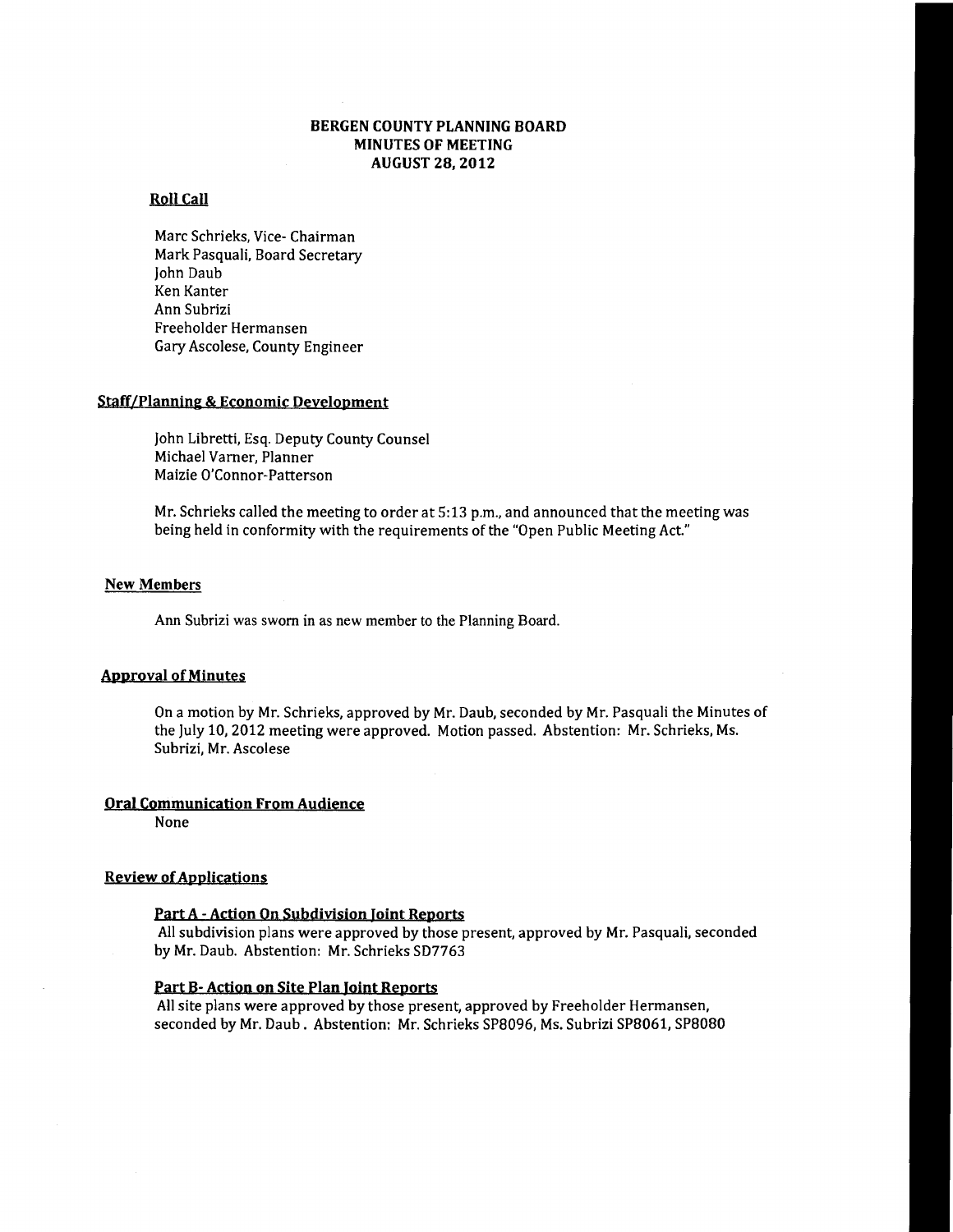### **Committee Reports - Staff Reports**

Mr. Kortright appeared before the Planning Board with one Municipal Storm Water Management plan for approval.

12-01 Borough of Ridgefield - Conditional Approval Motion made by Mr. Daub, Seconded by Mr. Kanter

#### **Unfinished Business**

None

# **Next Meeting Date**

September 11. 2012

#### **Adjournment**

Being no further business before the Board, the meeting was adjourned at 5:20 p.m.

For further verbatim details as to the above meeting, kindly consult the tapes.

Respectfully submitted, Maizie O'Connor-Patterson, Board Recording Secretary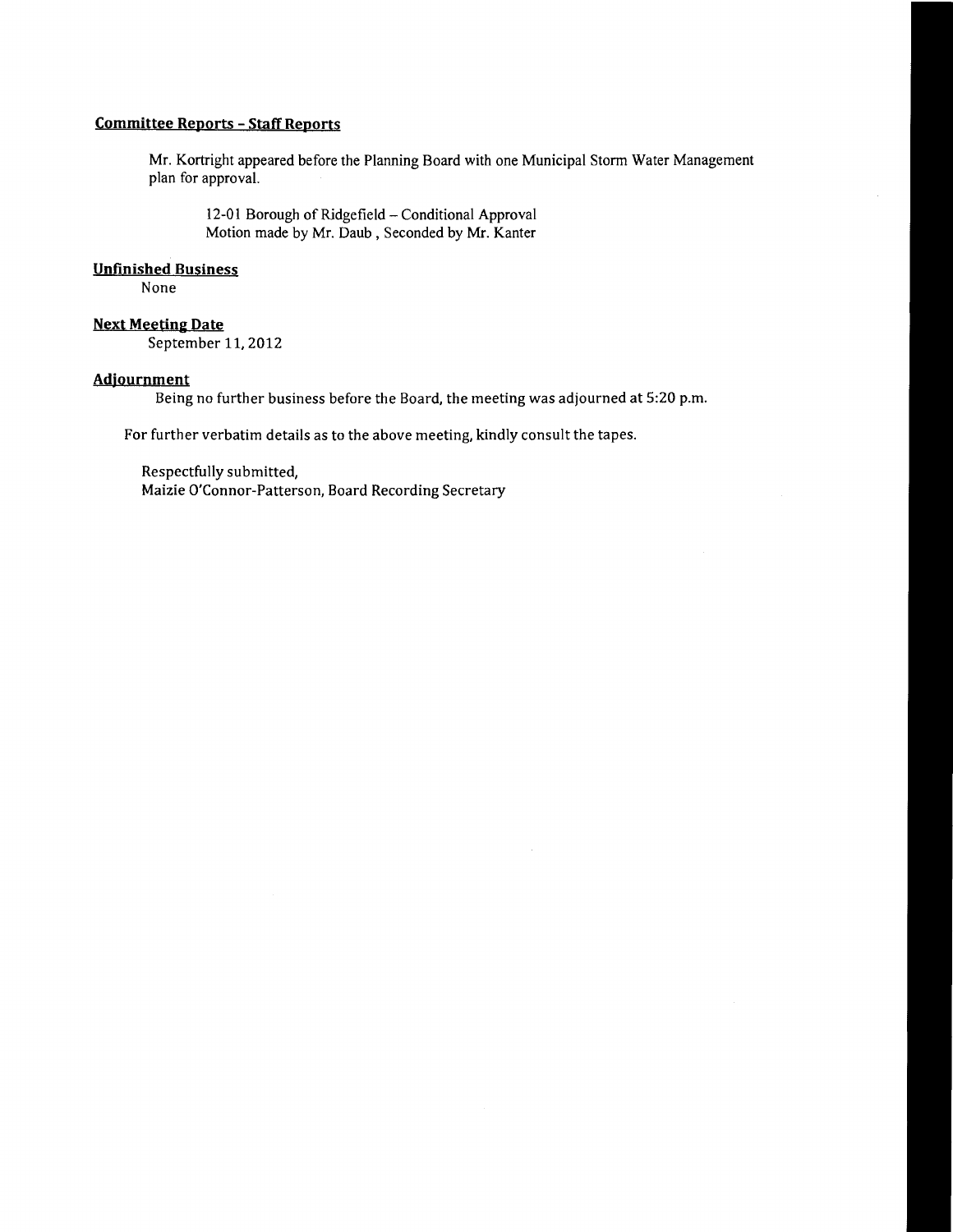|       | App No Application Name  | ıicipalitv          | <b>County Road(s) Affected</b> | Block(s)    | <u>Lot(s)</u>          | Plot Area | Proposed<br>Use   | New<br>DUs | Nev<br>Parking | New Blda<br>SQ. FT. | New Imp.<br>SQ. FT. | # of<br>Lots |
|-------|--------------------------|---------------------|--------------------------------|-------------|------------------------|-----------|-------------------|------------|----------------|---------------------|---------------------|--------------|
| 7667  | McCoy Farms              | Oakland             | None                           | 4202        | 1. 2. 3                |           | 39.89 Residential | 22         | 0              |                     | 79617               | 24           |
| 7747  | Bolger Foundation, Inc.  | <b>Midland Park</b> | Godwin Avenue                  | 26          | 4.5.7.04               |           | 14.69 Commercial  | 0          | 0              |                     |                     |              |
| 7763  | JMP 150-174 Essex Street | Lodi                | <b>Fssex Street</b>            | 174, 186.01 | 1., 1.02, 11,<br>11.01 |           | 3 Commercial      |            |                |                     | 151172              |              |
| 7765M | Adam Dar                 | Paramus             | None                           | 3904        |                        | -68       | Residential       |            |                |                     |                     |              |
|       |                          |                     |                                |             |                        |           |                   |            |                | Total Joint Reports |                     |              |

 $\ddot{\phantom{a}}$ 

 $\sim$ 

 $\sim 10^{-1}$ 

# Approval of Subdivision Joint Reports ...... 8/28/2012